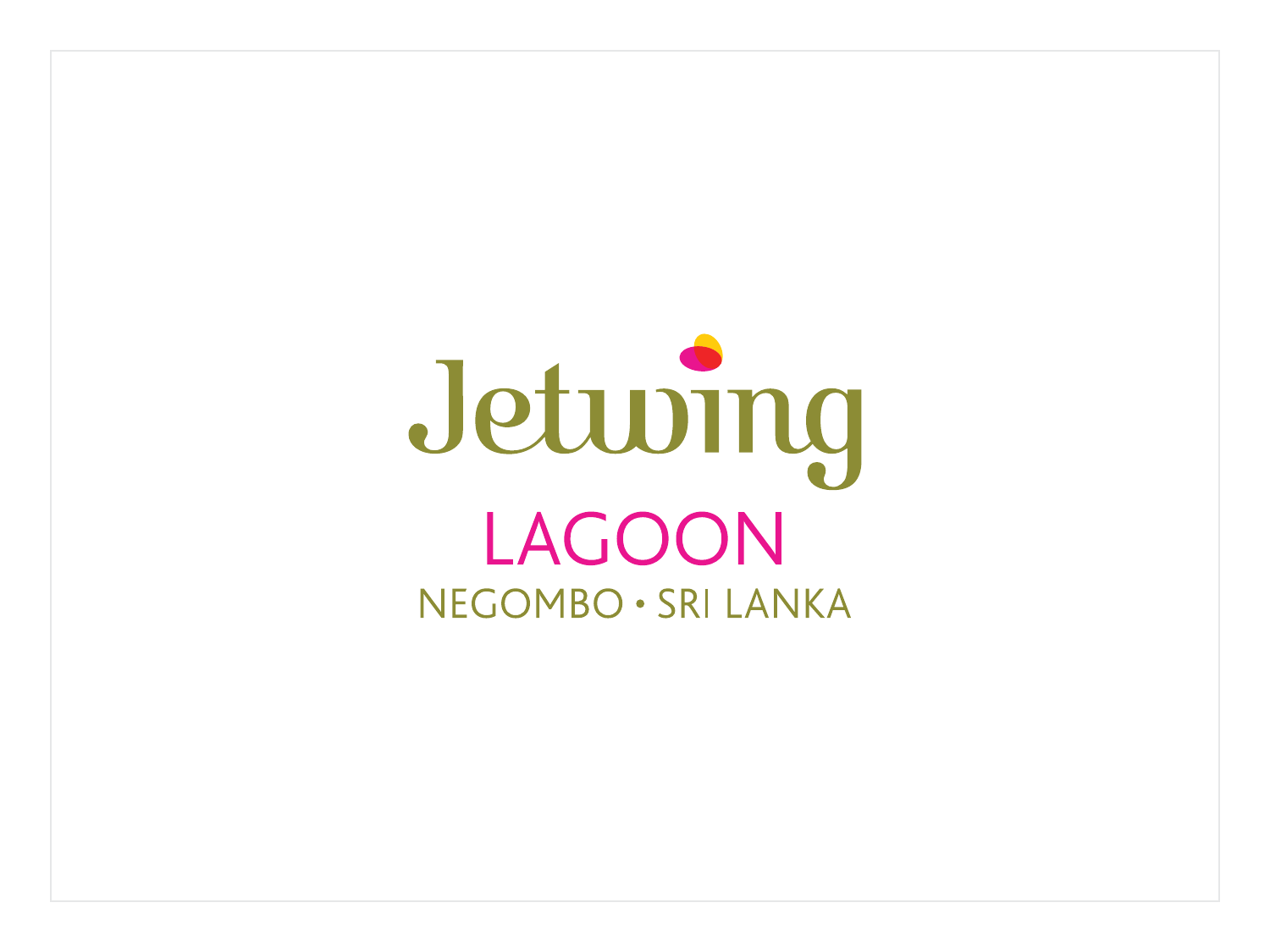



## Welcomed by grandeur

Privileged to have been the first resort hotel designed by Sri Lanka's architectural doyen, Geoffrey Bawa.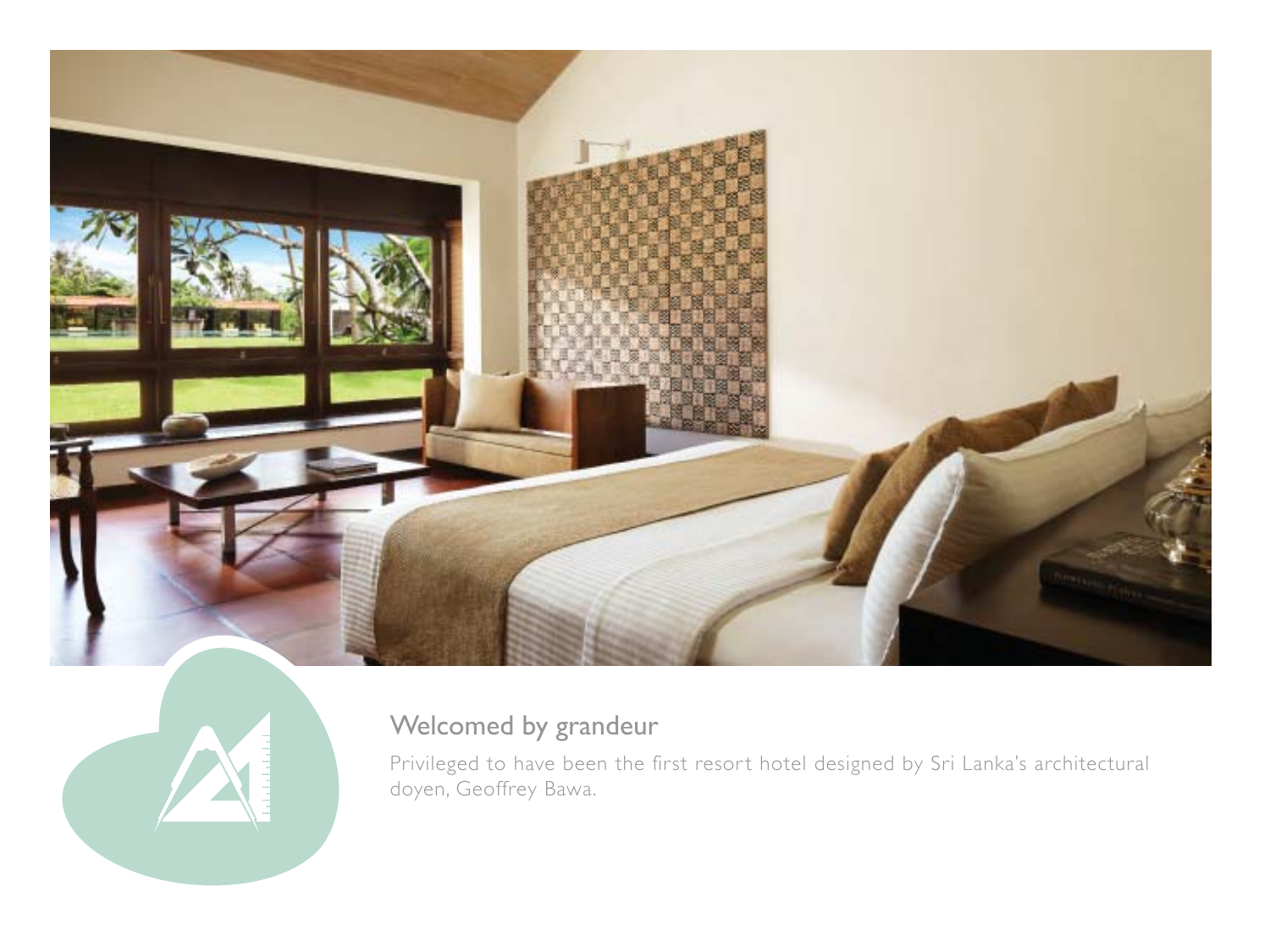



## Transcending serenity

Boasting what is arguably the largest swimming pool along the west, trust us when we say, it's a splash into sublime serenity.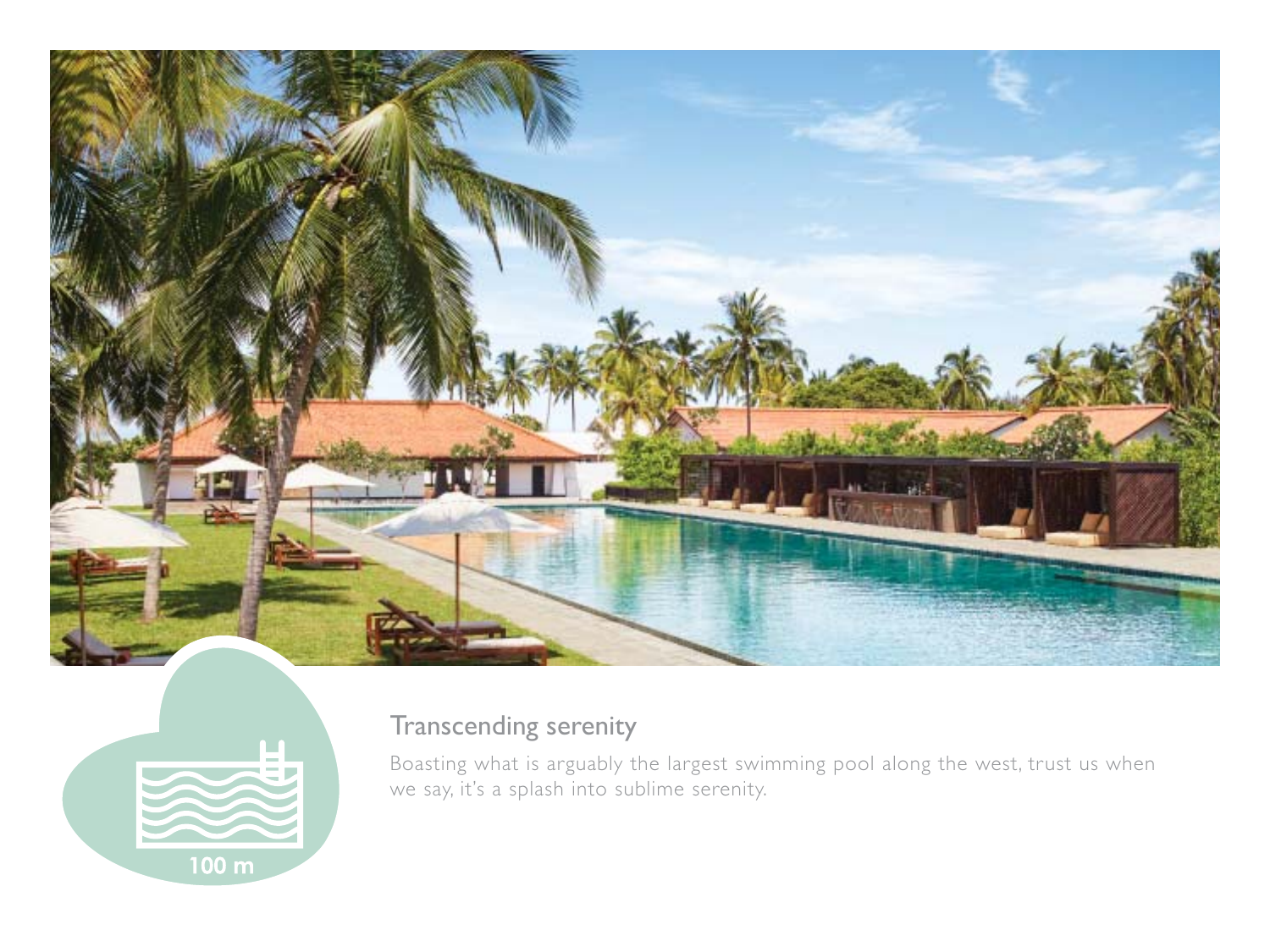



## Paddling pleasures for all

A range of water sports and other activities are made available to you next to the calming waters of the Negombo lagoon.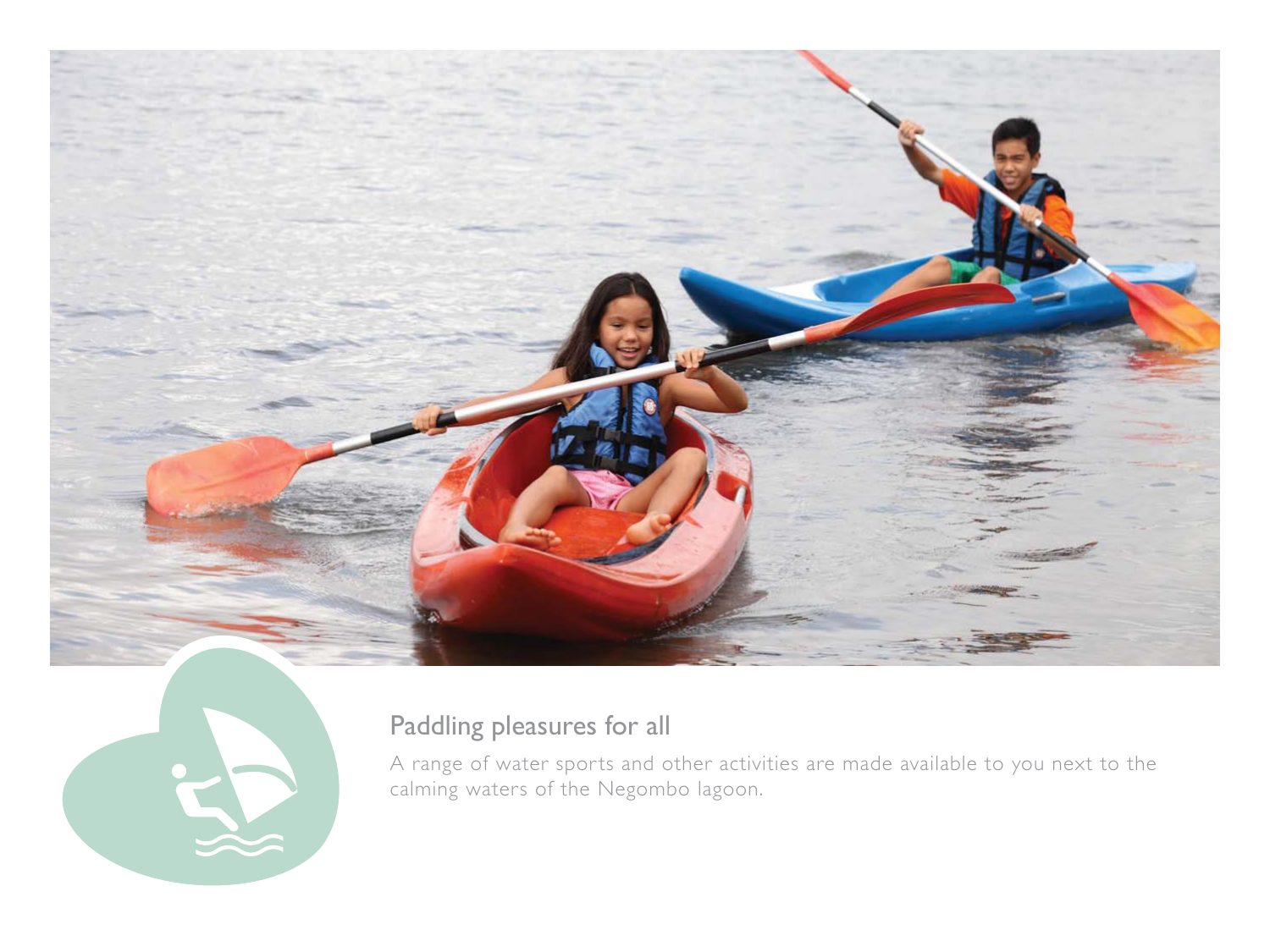



#### Plunge into a unique scenery

Spoil yourself at the ultimate escape and kick back with a cold beer from the beach bar. Just a short walk from across the hotel, this little seaside haven is by the breathtaking coastal breeze of the Indian Ocean. Guarded by lifeguards, the beach is safe to dip into or perhaps you prefer a relaxing swim in the pool.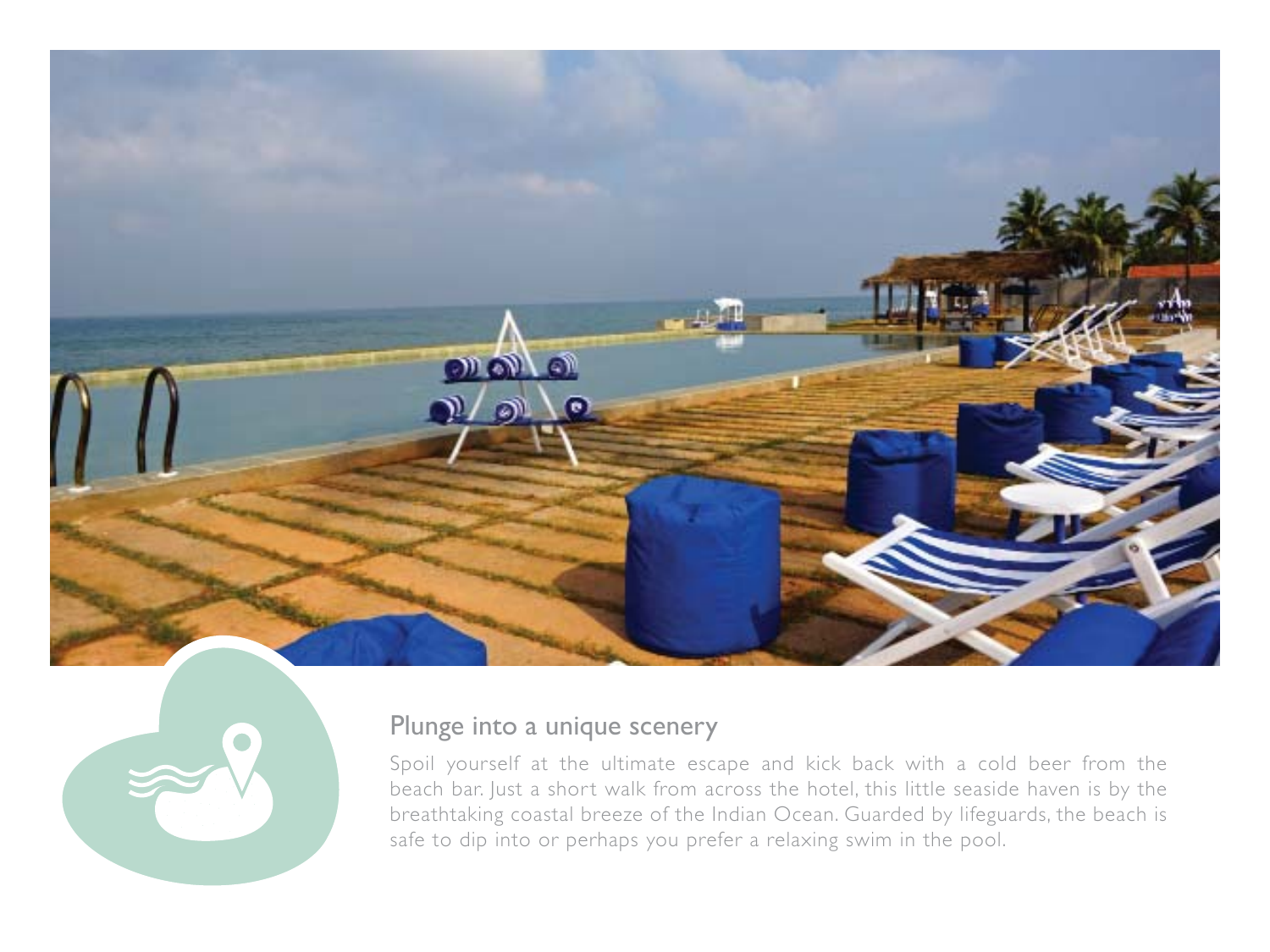



#### Surrender into the sublime

Experience the healing touch provided by our seasoned therapists, who not only offer a fusion of therapeutic packages ranging from authentic Balinese to Shiatsu but also a complete Ayurvedic treatment.